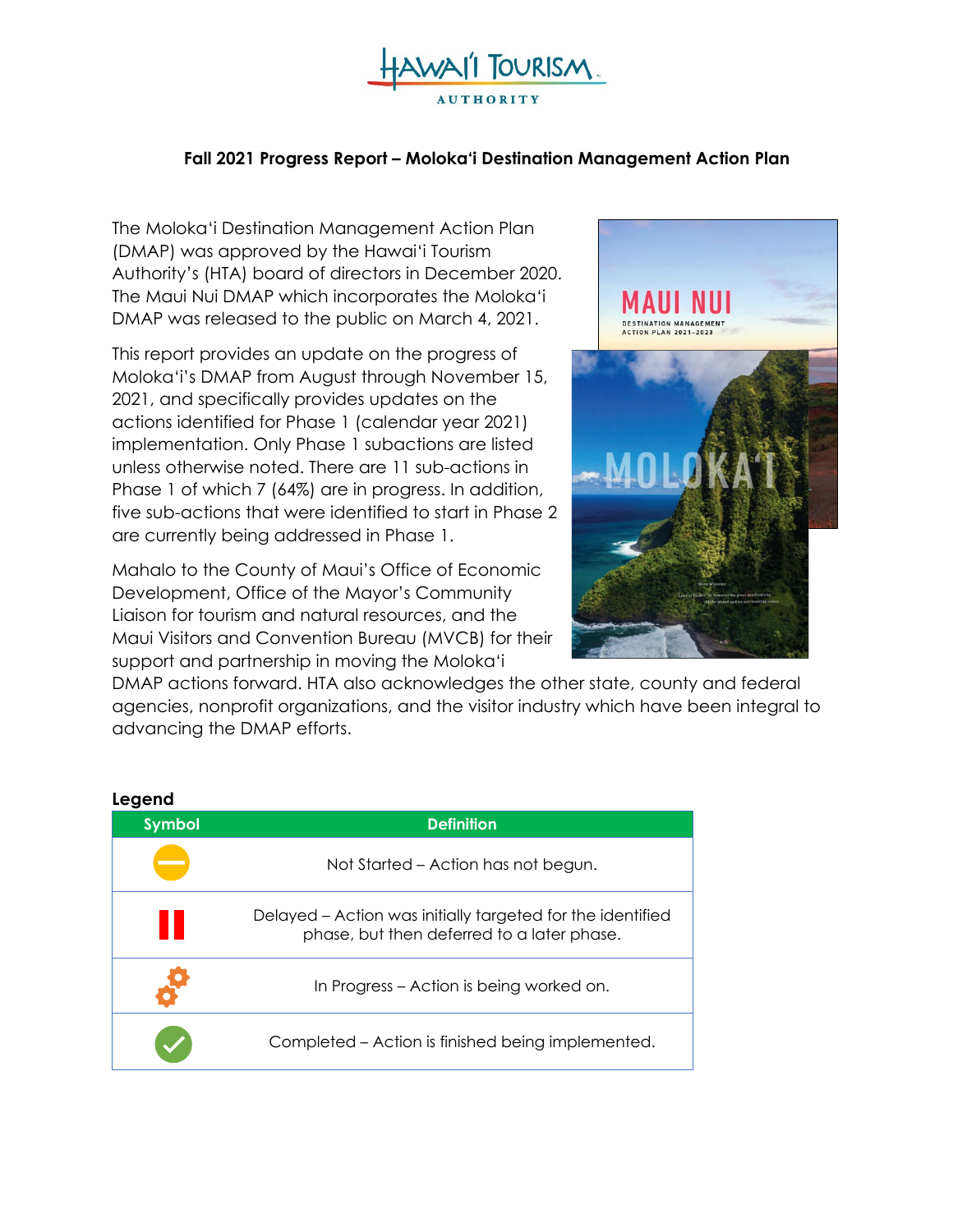*Action A. Develop communication and education programs to encourage responsible visitor behaviors.*



### *Action B. Support the growth of Moloka'i businesses by encouraging new product development focused on regenerative tourism, while continuing support of traditional leisure tourism, to increase jobs for residents.*

| <b>Progress</b> | $Sub-$<br><b>Action</b><br>No. | <b>Sub-Action</b>                                                                                                                                                                                                                                                         |
|-----------------|--------------------------------|---------------------------------------------------------------------------------------------------------------------------------------------------------------------------------------------------------------------------------------------------------------------------|
| <b>SP</b>       | B.1                            | Support existing businesses to remain viable until visitor industry stabilizes -<br>anticipated to be Summer 2021. This could take the form of offering<br>workshops on recovery, different aspects of capacity building, grants,<br>and/or temporary offices/workspaces. |
|                 |                                |                                                                                                                                                                                                                                                                           |

County of Maui's Office of Economic Development held webinars in the first half of 2021 through the Kuha'o Business Center on Moloka'i. Workshops aimed to help build business capacity/organizational capacity. There was good participation. These will continue through the end of 2021.



**B.2**

**Support the creation of new businesses (and existing businesses looking to grow or transition into new areas) that can offer desired experiences and services to visitors and provide more job stability for residents.\***

Request for proposals were issued in September 2021 for HTA's Community Enrichment, Kūkulu Ola, and Aloha 'Āina programs for 2022.

*\* This action was to begin in Phase 2, but we are addressing it earlier.*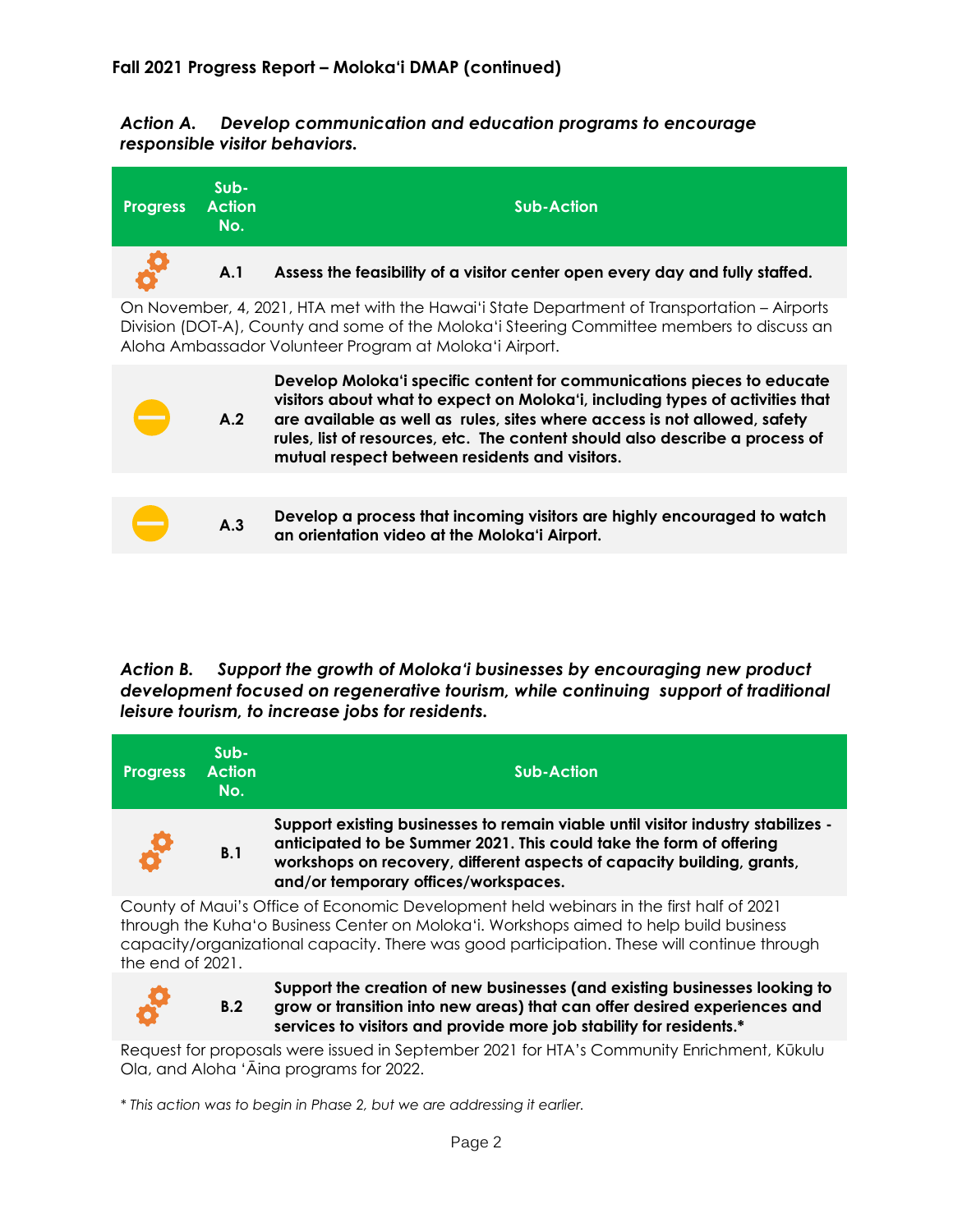

**B.3**

**Community-based businesses, organizations and tourism providers to identify regenerative tourism activities that could be offered to visitors and then amplified through product development and marketing programs.\***

Request for proposals were issued in September 2021 for HTA's Community Enrichment, Kūkulu Ola, and Aloha 'Āina programs for 2022.

*\* This action was to begin in Phase 2, but we are addressing it earlier.*

# *Action C. Promote Moloka'i to attract kama'āina and specific visitor segments who appreciate and understand the Moloka'i lifestyle.*

| <b>Progress</b>                                                                                                                                                                  | Sub-<br><b>Action</b><br>No. | <b>Sub-Action</b>                                                                                                                                                                                                                                                                                                                                                                                                                    |  |
|----------------------------------------------------------------------------------------------------------------------------------------------------------------------------------|------------------------------|--------------------------------------------------------------------------------------------------------------------------------------------------------------------------------------------------------------------------------------------------------------------------------------------------------------------------------------------------------------------------------------------------------------------------------------|--|
|                                                                                                                                                                                  | C.1                          | Invite members of the community, cultural experts and businesses to be a<br>part of an advisory group to guide messaging and campaigns to evolve<br>the positioning of Moloka'i towards a cultural and educational experience<br>in addition to a leisure vacation destination.                                                                                                                                                      |  |
| The first Moloka'i Advisory Group meeting took place on October 29, 2021. The next one is<br>scheduled for mid-December 2021.                                                    |                              |                                                                                                                                                                                                                                                                                                                                                                                                                                      |  |
|                                                                                                                                                                                  | C.3                          | Target marketing towards groups that match with the experiences that<br>Moloka'i has to offer.<br>- Kama'āina visitors who better understand the lifestyle and experience<br>Moloka'i has to offer.<br>- Retreat groups.<br>- Repeat visitors to Moloka'i.<br>Visitors looking to take part in agritourism and cultural tourism activities.<br>Explore further the Hunter segment who can also help manage the deer<br>population. * |  |
| This has been communicated to the HTA's Global Marketing Team. Request for proposals were<br>also issued in September 2021 for HTA's Community Enrichment Program and Kūkulu Ola |                              |                                                                                                                                                                                                                                                                                                                                                                                                                                      |  |

Program to support agritourism and cultural tourism activities.

*\* This action was to begin in Phase 2, but we are addressing it earlier.*

# *Action D. Enhance resident-visitor relations by strengthening existing cultural/community-based organizations and activities.*



Request for proposals were issued in September 2021 for HTA's Community Enrichment Program and Aloha 'Āina Program to support voluntourism activities. MVCB is in discussions/consultation with 'āina Momona and Moloka'i Land Trust.